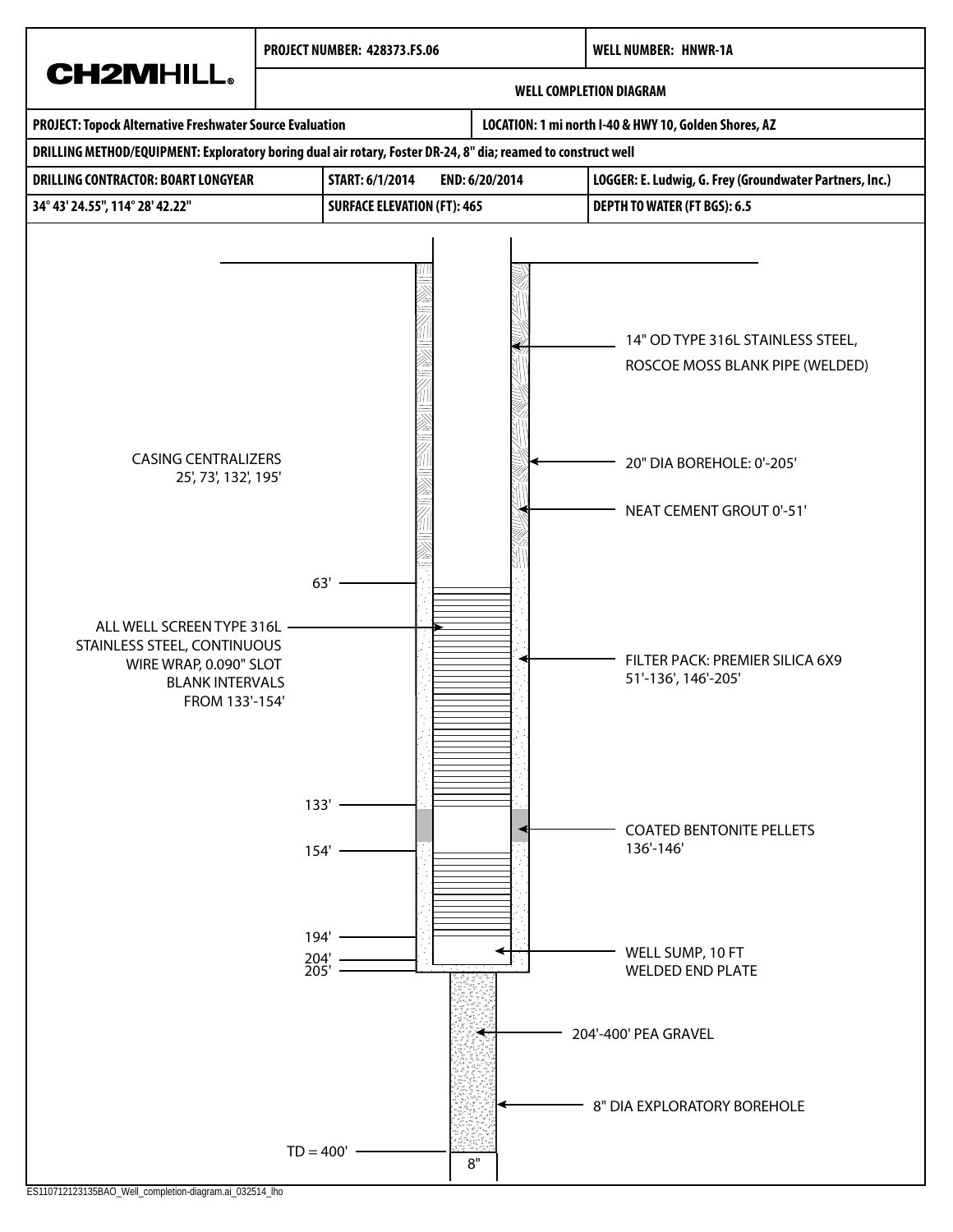|                                |                                                                                                                    |  | PROJECT NUMBER:                                 |                                      |                   | WELL ID:                                                                                                                                             | SHEET:<br>1                                                                                                                                                                   | OF: |
|--------------------------------|--------------------------------------------------------------------------------------------------------------------|--|-------------------------------------------------|--------------------------------------|-------------------|------------------------------------------------------------------------------------------------------------------------------------------------------|-------------------------------------------------------------------------------------------------------------------------------------------------------------------------------|-----|
|                                |                                                                                                                    |  |                                                 | 428373.FS.06                         |                   | HNWR-1A                                                                                                                                              |                                                                                                                                                                               | 14  |
|                                | <b>GROUNDWATER</b><br>PARTNERS                                                                                     |  |                                                 |                                      |                   | SOIL BORING LOG                                                                                                                                      |                                                                                                                                                                               |     |
| PROJECT:                       | DRILLING METHOD AND EQUIPMENT:                                                                                     |  | Topock Alternative Freshwater Source Evaluation |                                      | LOCATION:         | HNWR-1 Site: 1.0 mile north of I-40 and HWY 10, Golden Shores, AZ<br>Dual Rotary, DR-24, 8-inch diameter exploratory borehole, 20-inch diameter ream |                                                                                                                                                                               |     |
|                                | GROUND SURFACE ELEVATION (FT):                                                                                     |  | 465                                             |                                      |                   | DRILLING CONTRACTOR: Layne Christensen (Exploration Borehole: 10/2013), Boart Longyear (Ream and Well Install 6/2014)                                |                                                                                                                                                                               |     |
| LATITUDE:                      | 34° 43' 24.55"                                                                                                     |  | START:                                          | 10/16/13                             | <b>WELL INFO:</b> | 14" SS Steel, 0.090", Screen: CWW                                                                                                                    | WATER LEVEL (FT BGS):                                                                                                                                                         | 6.5 |
| LONGITUDE:                     | 114° 28' 42.22"                                                                                                    |  | FINISH:                                         | 10/20/13                             | LOGGER:           | E. Ludwig P.G., Garrett Frey                                                                                                                         | TOTAL DEPTH (FT BGS):                                                                                                                                                         | 400 |
|                                |                                                                                                                    |  |                                                 |                                      |                   | SOIL DESCRIPTION                                                                                                                                     | <b>COMMENTS</b>                                                                                                                                                               |     |
| DEPTH (FT)<br>BELOW<br>SURFACE | CONSTRUCTION<br><b>WELL</b>                                                                                        |  | USCS GROUP<br>SYMBOL                            |                                      |                   | SOIL NAME, USCS GROUP SYMBOL, COLOR, RELATIVE DENSITY,<br>CONSISTENCY, GRAIN SIZE, GRAIN SHAPE, PLASTICITY                                           | DEPTH OF CASING, PENETRATION<br>RATE, DATE AND TIME                                                                                                                           |     |
| $\pmb{0}$<br>5<br>10<br>15     | STEEL TYPE 316 L CASING<br>NEAT CEMENT GROUT (20-INCH DIAMETER BOREHOLE)<br><b>STAINLESS</b><br>4" DIAMETER BLANK, |  | ML                                              | gravel is coarse to fine, subangular |                   | SILT WITH GRAVEL (ML) - Dark grayish brown (10YR 4/2), 95% non-plastic silt, 5% gravel,                                                              | 1145 16/16/2013<br>Soil samples were collected using a 5-<br>gallon bucket from the cyclone.<br>Dry<br>Slightly moist<br>Moist<br>Wet<br>All sample are saturated below 15 ft |     |
| 20                             |                                                                                                                    |  |                                                 |                                      |                   |                                                                                                                                                      | 1200 10/16/2013                                                                                                                                                               |     |
| 25                             |                                                                                                                    |  | CL                                              |                                      |                   | LEAN CLAY (CL) - Dark grayish brown (10YR 4/2), medium plasticity, 95% clay, 5% silt                                                                 | 1228 10/16/2013                                                                                                                                                               |     |
| 30                             |                                                                                                                    |  | ML                                              | gravel is coarse to fine, subangular |                   | SILT WITH GRAVEL (ML) - Dark grayish brown (10YR 4/2), 95% non-plastic silt, 5% gravel,                                                              |                                                                                                                                                                               |     |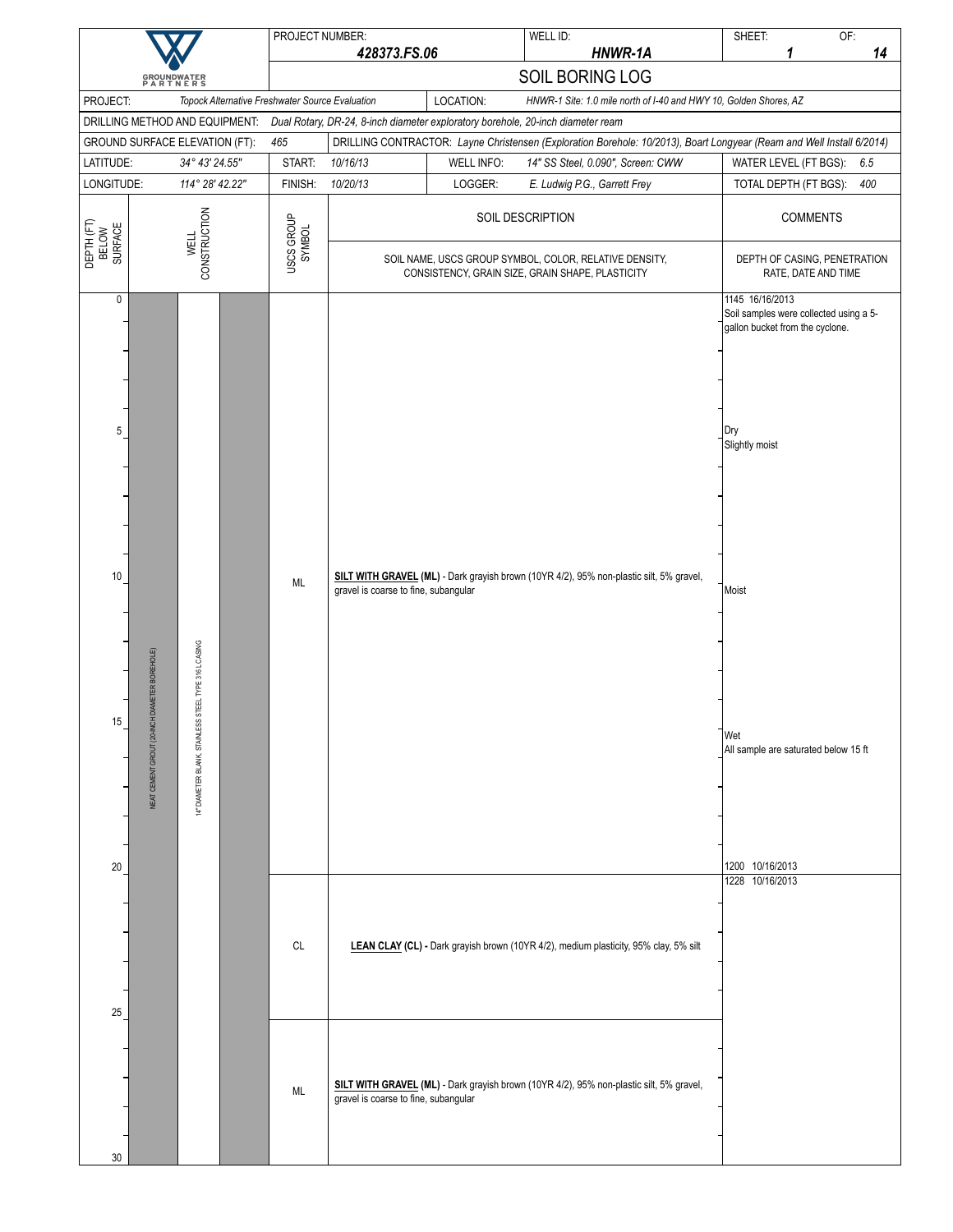|                                            |                                               |                                                                    |                      | PROJECT NUMBER:                                 |                                      |                   | WELL ID:                                                                                                                                                              |                 | SHEET:                                                              | OF:                 |     |
|--------------------------------------------|-----------------------------------------------|--------------------------------------------------------------------|----------------------|-------------------------------------------------|--------------------------------------|-------------------|-----------------------------------------------------------------------------------------------------------------------------------------------------------------------|-----------------|---------------------------------------------------------------------|---------------------|-----|
|                                            |                                               |                                                                    |                      |                                                 | 428373.FS.06                         |                   | HNWR-1A<br>SOIL BORING LOG                                                                                                                                            |                 | 2                                                                   |                     | 14  |
|                                            | <b>GROUNDWATER</b><br>PARTNERS                |                                                                    |                      |                                                 |                                      |                   |                                                                                                                                                                       |                 |                                                                     |                     |     |
| PROJECT:<br>DRILLING METHOD AND EQUIPMENT: |                                               |                                                                    |                      | Topock Alternative Freshwater Source Evaluation |                                      | LOCATION:         | HNWR-1 Site: 1.0 mile north of I-40 and HWY 10, Golden Shores, AZ<br>Dual Rotary, DR-24, 8-inch diameter exploratory borehole, 20-inch diameter ream                  |                 |                                                                     |                     |     |
| GROUND SURFACE ELEVATION (FT):             |                                               |                                                                    |                      | 465                                             |                                      |                   | DRILLING CONTRACTOR: Layne Christensen (Exploration Borehole: 10/2013), Boart Longyear (Ream and Well Install 6/2014)                                                 |                 |                                                                     |                     |     |
| LATITUDE:                                  |                                               | 34° 43' 24.55"                                                     |                      | START:                                          | 10/16/13                             | <b>WELL INFO:</b> | 14" SS Steel, 0.090", Screen: CWW                                                                                                                                     |                 | WATER LEVEL (FT BGS):                                               |                     | 6.5 |
| LONGITUDE:                                 |                                               | 114° 28' 42.22"                                                    |                      | FINISH:                                         | 10/20/13                             | LOGGER:           | E. Ludwig P.G., Garrett Frey                                                                                                                                          |                 | TOTAL DEPTH (FT BGS):                                               |                     | 400 |
| DEPTH (FT)<br>BELOW<br>SURFACE             | <b>CONSTRUCTION</b><br><b>WELL</b>            |                                                                    | USCS GROUP<br>SYMBOL | SOIL DESCRIPTION                                |                                      |                   |                                                                                                                                                                       | <b>COMMENTS</b> |                                                                     |                     |     |
| 30                                         |                                               |                                                                    |                      |                                                 |                                      |                   | SOIL NAME, USCS GROUP SYMBOL, COLOR, RELATIVE DENSITY,<br>CONSISTENCY, GRAIN SIZE, GRAIN SHAPE, PLASTICITY                                                            |                 | DEPTH OF CASING, PENETRATION                                        | RATE, DATE AND TIME |     |
| 35                                         |                                               |                                                                    |                      | ML                                              | gravel is coarse to fine, subangular |                   | SILT WITH GRAVEL (ML) - Dark grayish brown (10YR 4/2), 95% non-plastic silt, 5% gravel,                                                                               |                 |                                                                     |                     |     |
| 40                                         |                                               |                                                                    |                      | SP-SM                                           |                                      |                   | POORLY GRADED SAND WITH SILT AND GRAVEL (SP-SM) - Brown (10YR 5/3) 70% very<br>fine to fine sands, 10% silt, 20% subangular well graded gravel up to 1/2"             |                 | 1236 10/16/2013                                                     |                     |     |
| 45<br>$50\,$<br>55<br>60                   | NEAT CEMENT GROUT (20-INCH DIAMETER BOREHOLE) | STEEL TYPE 316 L CASING<br><b>STAINLESS</b><br>14" DIAMETER BLANK, |                      | GW                                              | graded subangular medium sand        |                   | WELL GRADED GRAVEL WITH SAND (GW) - Dark reddish gray (2.5YR 4/1) and dark<br>greenish gray (GLEY 2 4/1), 60-90% rounded to subangular gravel up to 2", 10-40% poorly |                 | 1311 10/16/2013<br>Slow penetration rates 45-55'<br>1335 10/16/2013 |                     |     |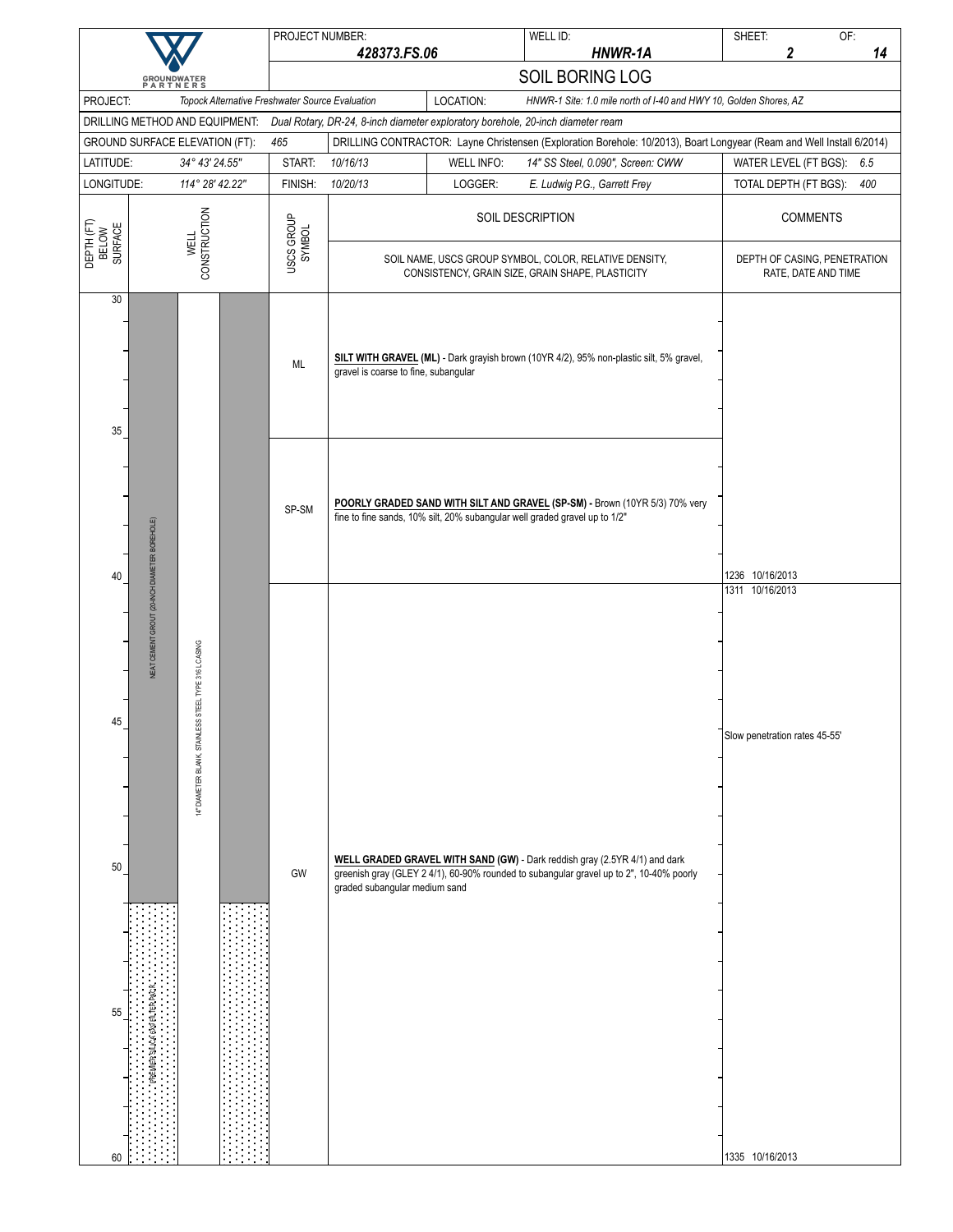|                                                |                                                 | PROJECT NUMBER:      |                               |                   | WELL ID:                                                                                                                                                              | OF:<br>SHEET:                                                                                                         |
|------------------------------------------------|-------------------------------------------------|----------------------|-------------------------------|-------------------|-----------------------------------------------------------------------------------------------------------------------------------------------------------------------|-----------------------------------------------------------------------------------------------------------------------|
|                                                |                                                 |                      | 428373.FS.06                  |                   | HNWR-1A                                                                                                                                                               | 14<br>3                                                                                                               |
|                                                | <b>GROUNDWATER</b><br>PARTNERS                  |                      |                               |                   | SOIL BORING LOG                                                                                                                                                       |                                                                                                                       |
| PROJECT:                                       | Topock Alternative Freshwater Source Evaluation |                      |                               | LOCATION:         | HNWR-1 Site: 1.0 mile north of I-40 and HWY 10, Golden Shores, AZ                                                                                                     |                                                                                                                       |
|                                                | DRILLING METHOD AND EQUIPMENT:                  |                      |                               |                   | Dual Rotary, DR-24, 8-inch diameter exploratory borehole, 20-inch diameter ream                                                                                       |                                                                                                                       |
|                                                | GROUND SURFACE ELEVATION (FT):                  | 465                  |                               |                   |                                                                                                                                                                       | DRILLING CONTRACTOR: Layne Christensen (Exploration Borehole: 10/2013), Boart Longyear (Ream and Well Install 6/2014) |
| LATITUDE:                                      | 34° 43' 24.55"                                  | START:               | 10/16/13                      | <b>WELL INFO:</b> | 14" SS Steel, 0.090", Screen: CWW                                                                                                                                     | WATER LEVEL (FT BGS):<br>6.5                                                                                          |
| LONGITUDE:                                     | 114° 28' 42.22"                                 | FINISH:              | 10/20/13                      | LOGGER:           | E. Ludwig P.G., Garrett Frey                                                                                                                                          | TOTAL DEPTH (FT BGS):<br>400                                                                                          |
| DEPTH (FT)<br>BELOW<br>SURFACE                 | CONSTRUCTION<br><b>WELL</b>                     | USCS GROUP<br>SYMBOL |                               |                   | SOIL DESCRIPTION                                                                                                                                                      | <b>COMMENTS</b>                                                                                                       |
|                                                |                                                 |                      |                               |                   | SOIL NAME, USCS GROUP SYMBOL, COLOR, RELATIVE DENSITY,<br>CONSISTENCY, GRAIN SIZE, GRAIN SHAPE, PLASTICITY                                                            | DEPTH OF CASING, PENETRATION<br>RATE, DATE AND TIME                                                                   |
| 60<br>65<br>70<br>75<br>$80\,$<br>85<br>$90\,$ | BLANKCASING<br>븇<br>PREMIER SILICA 6X9 FILTER   | GW                   | graded subangular medium sand |                   | WELL GRADED GRAVEL WITH SAND (GW) - Dark reddish gray (2.5YR 4/1) and dark<br>greenish gray (GLEY 2 4/1), 60-90% rounded to subangular gravel up to 2", 10-40% poorly | 1559 10/16/2013<br>1634 10/16/2013                                                                                    |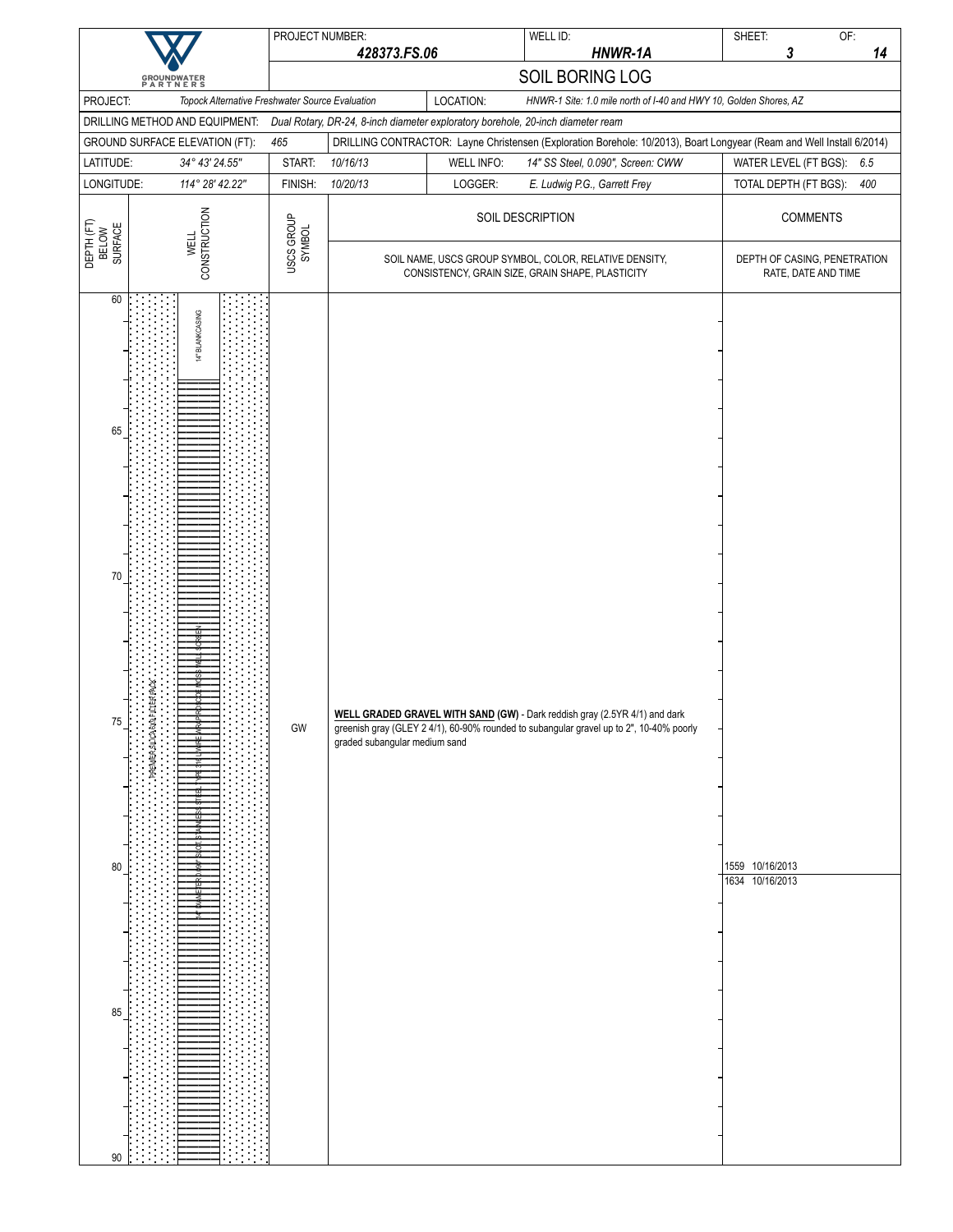|                                               |                                                                  | PROJECT NUMBER:      |                               |                   | WELL ID:                                                                                                                                                              | OF:<br>SHEET:                                                                                                         |
|-----------------------------------------------|------------------------------------------------------------------|----------------------|-------------------------------|-------------------|-----------------------------------------------------------------------------------------------------------------------------------------------------------------------|-----------------------------------------------------------------------------------------------------------------------|
|                                               |                                                                  |                      | 428373.FS.06                  |                   | HNWR-1A                                                                                                                                                               | 14<br>4                                                                                                               |
|                                               | <b>GROUNDWATER</b><br>PARTNERS                                   |                      |                               |                   | SOIL BORING LOG                                                                                                                                                       |                                                                                                                       |
| PROJECT:                                      | Topock Alternative Freshwater Source Evaluation                  |                      |                               | LOCATION:         | HNWR-1 Site: 1.0 mile north of I-40 and HWY 10, Golden Shores, AZ                                                                                                     |                                                                                                                       |
|                                               | DRILLING METHOD AND EQUIPMENT:<br>GROUND SURFACE ELEVATION (FT): | 465                  |                               |                   | Dual Rotary, DR-24, 8-inch diameter exploratory borehole, 20-inch diameter ream                                                                                       | DRILLING CONTRACTOR: Layne Christensen (Exploration Borehole: 10/2013), Boart Longyear (Ream and Well Install 6/2014) |
| LATITUDE:                                     | 34° 43' 24.55"                                                   | START:               | 10/16/13                      | <b>WELL INFO:</b> | 14" SS Steel, 0.090", Screen: CWW                                                                                                                                     | 6.5<br>WATER LEVEL (FT BGS):                                                                                          |
| LONGITUDE:                                    | 114° 28' 42.22"                                                  | FINISH:              | 10/20/13                      | LOGGER:           | E. Ludwig P.G., Garrett Frey                                                                                                                                          | 400<br>TOTAL DEPTH (FT BGS):                                                                                          |
| DEPTH (FT)<br>BELOW<br>SURFACE                | CONSTRUCTION<br><b>WELL</b>                                      | USCS GROUP<br>SYMBOL |                               |                   | SOIL DESCRIPTION                                                                                                                                                      | <b>COMMENTS</b>                                                                                                       |
|                                               |                                                                  |                      |                               |                   | SOIL NAME, USCS GROUP SYMBOL, COLOR, RELATIVE DENSITY,<br>CONSISTENCY, GRAIN SIZE, GRAIN SHAPE, PLASTICITY                                                            | DEPTH OF CASING, PENETRATION<br>RATE, DATE AND TIME                                                                   |
| 90<br>95<br>100<br>105<br>$110$<br>115<br>120 | PREMIER SILICA 6X9 FILTER                                        | GW                   | graded subangular medium sand |                   | WELL GRADED GRAVEL WITH SAND (GW) - Dark reddish gray (2.5YR 4/1) and dark<br>greenish gray (GLEY 2 4/1), 60-90% rounded to subangular gravel up to 2", 10-40% poorly | 1647 13/16/2013<br>0834 13/17/2013<br>0848 10/17/2013                                                                 |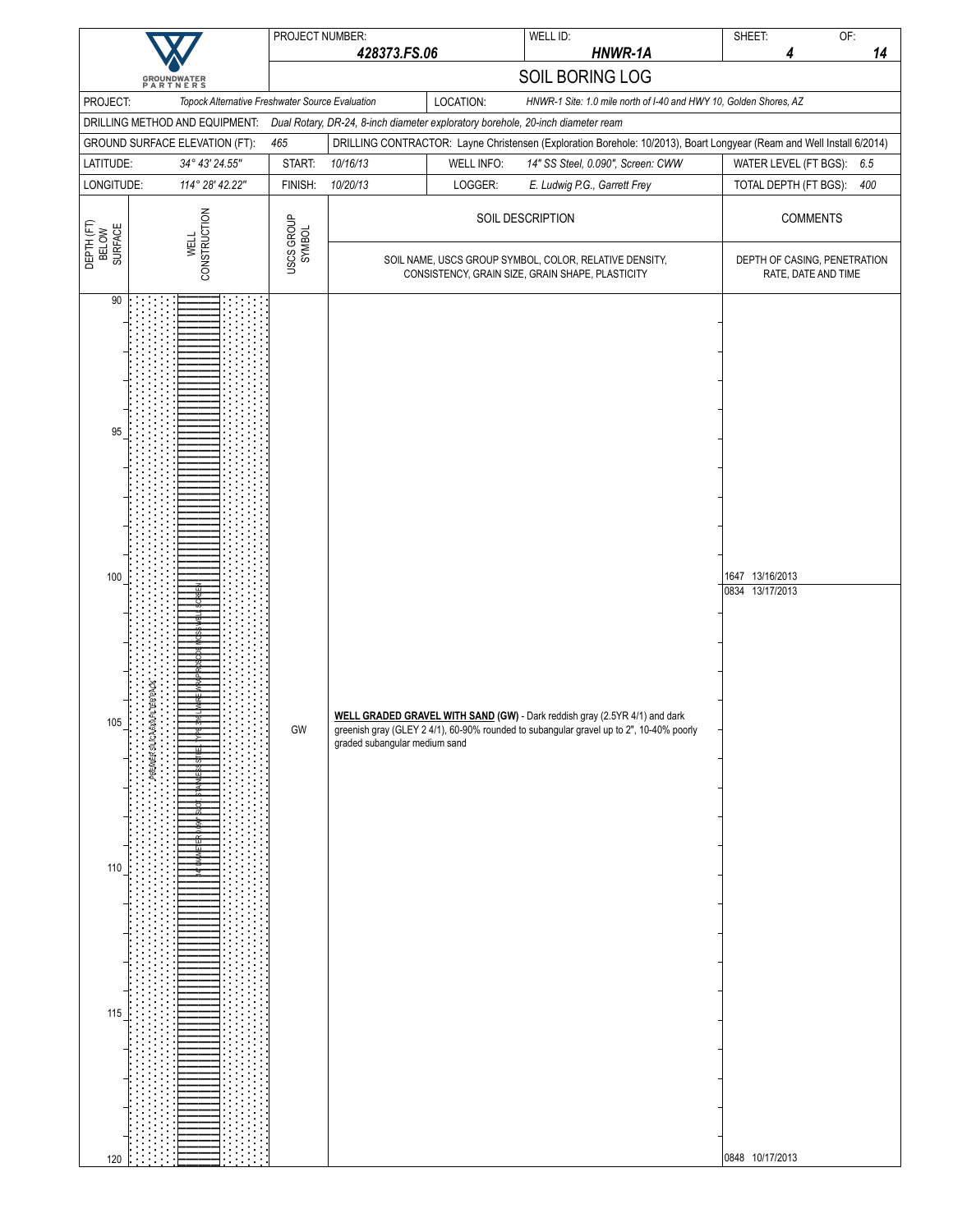|                                |                                |                                                       | PROJECT NUMBER:                                 |                               |                   | WELL ID:                                                                                                                                                              | SHEET:                             | OF:                 |     |
|--------------------------------|--------------------------------|-------------------------------------------------------|-------------------------------------------------|-------------------------------|-------------------|-----------------------------------------------------------------------------------------------------------------------------------------------------------------------|------------------------------------|---------------------|-----|
|                                |                                |                                                       |                                                 | 428373.FS.06                  |                   | HNWR-1A                                                                                                                                                               | 5                                  |                     | 14  |
|                                | <b>GROUNDWATER</b><br>PARTNERS |                                                       |                                                 |                               |                   | SOIL BORING LOG                                                                                                                                                       |                                    |                     |     |
| PROJECT:                       |                                |                                                       | Topock Alternative Freshwater Source Evaluation |                               | LOCATION:         | HNWR-1 Site: 1.0 mile north of I-40 and HWY 10, Golden Shores, AZ                                                                                                     |                                    |                     |     |
|                                | DRILLING METHOD AND EQUIPMENT: |                                                       |                                                 |                               |                   | Dual Rotary, DR-24, 8-inch diameter exploratory borehole, 20-inch diameter ream                                                                                       |                                    |                     |     |
|                                | GROUND SURFACE ELEVATION (FT): |                                                       | 465                                             |                               |                   | DRILLING CONTRACTOR: Layne Christensen (Exploration Borehole: 10/2013), Boart Longyear (Ream and Well Install 6/2014)                                                 |                                    |                     |     |
| LATITUDE:                      |                                | 34° 43' 24.55"                                        | START:                                          | 10/16/13                      | <b>WELL INFO:</b> | 14" SS Steel, 0.090", Screen: CWW                                                                                                                                     | WATER LEVEL (FT BGS):              |                     | 6.5 |
| LONGITUDE:                     |                                | 114° 28' 42.22"                                       | FINISH:                                         | 10/20/13                      | LOGGER:           | E. Ludwig P.G., Garrett Frey                                                                                                                                          | TOTAL DEPTH (FT BGS):              |                     | 400 |
| DEPTH (FT)<br>BELOW<br>SURFACE |                                | CONSTRUCTION<br><b>WELL</b>                           | USCS GROUP<br>SYMBOL                            |                               |                   | SOIL DESCRIPTION                                                                                                                                                      |                                    | <b>COMMENTS</b>     |     |
|                                |                                |                                                       |                                                 |                               |                   | SOIL NAME, USCS GROUP SYMBOL, COLOR, RELATIVE DENSITY,<br>CONSISTENCY, GRAIN SIZE, GRAIN SHAPE, PLASTICITY                                                            | DEPTH OF CASING, PENETRATION       | RATE, DATE AND TIME |     |
| 120<br>125                     |                                |                                                       |                                                 |                               |                   |                                                                                                                                                                       | 1218 10/17/2013                    |                     |     |
| 130                            | PREMIER SILICA6X9 FILTER PAC   |                                                       |                                                 |                               |                   |                                                                                                                                                                       | 1250 10/17/2013                    |                     |     |
| 135                            |                                |                                                       | GW                                              | graded subangular medium sand |                   | WELL GRADED GRAVEL WITH SAND (GW) - Dark reddish gray (2.5YR 4/1) and dark<br>greenish gray (GLEY 2 4/1), 60-90% rounded to subangular gravel up to 2", 10-40% poorly |                                    |                     |     |
| 140                            | COATED BENTONITE PELLETS 1/4   | 14" DIAMETER BLANK, STAINLESS STEEL TYPE 316 L CASING |                                                 |                               |                   |                                                                                                                                                                       | 0935 10/17/2013<br>1016 10/17/2013 |                     |     |
| 145<br>150                     |                                |                                                       |                                                 |                               |                   |                                                                                                                                                                       | 1018 10/17/2013                    |                     |     |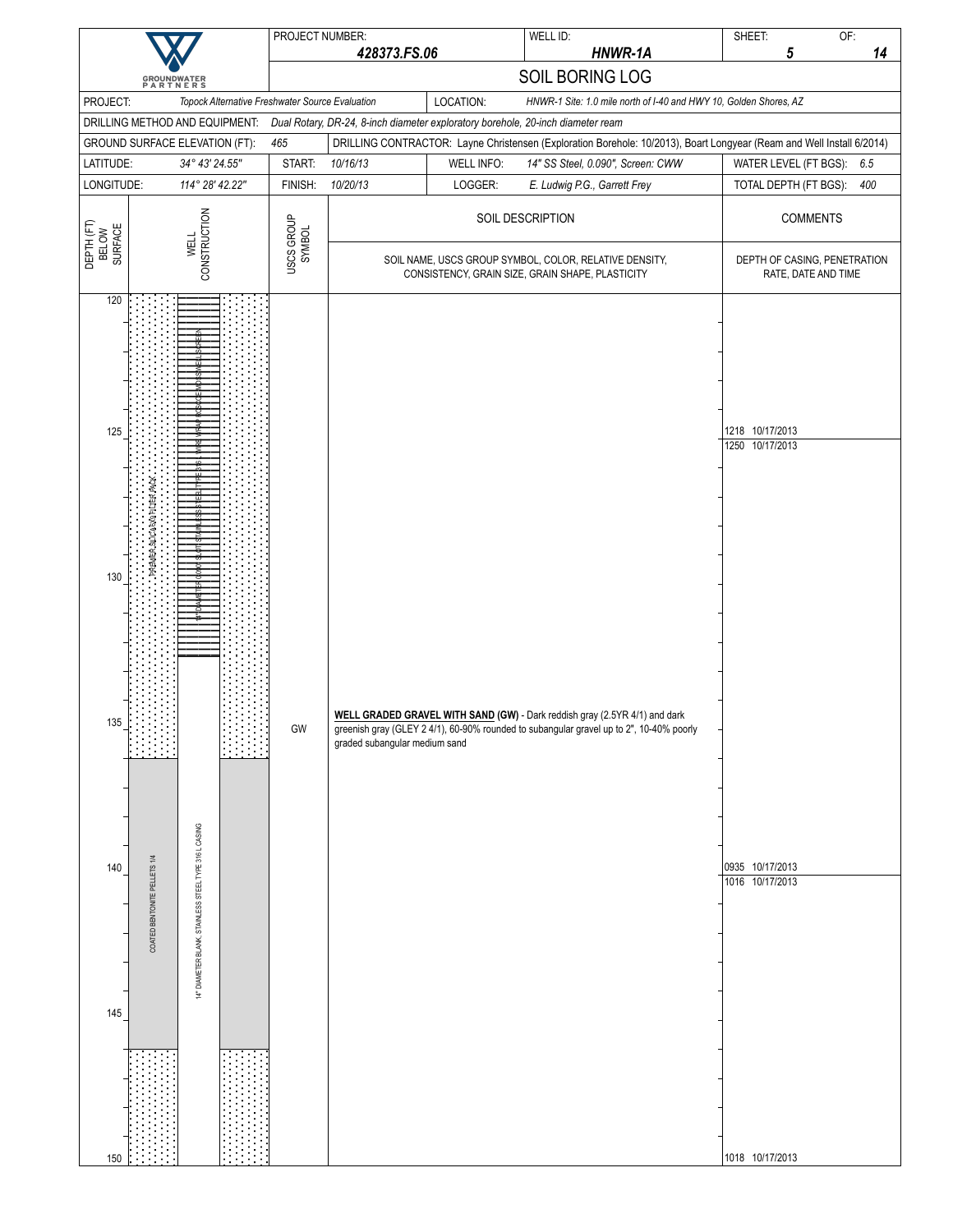|                                               |                                                                                       | PROJECT NUMBER:      |                               |                              | WELL ID:                                                                                                                                                              | SHEET:<br>OF:                                                                                                         |
|-----------------------------------------------|---------------------------------------------------------------------------------------|----------------------|-------------------------------|------------------------------|-----------------------------------------------------------------------------------------------------------------------------------------------------------------------|-----------------------------------------------------------------------------------------------------------------------|
|                                               |                                                                                       |                      | 428373.FS.06                  |                              | HNWR-1A                                                                                                                                                               | 14<br>6                                                                                                               |
|                                               | <b>GROUNDWATER</b><br>PARTNERS                                                        |                      |                               |                              | SOIL BORING LOG                                                                                                                                                       |                                                                                                                       |
| PROJECT:                                      | Topock Alternative Freshwater Source Evaluation                                       |                      |                               | LOCATION:                    | HNWR-1 Site: 1.0 mile north of I-40 and HWY 10, Golden Shores, AZ                                                                                                     |                                                                                                                       |
|                                               | DRILLING METHOD AND EQUIPMENT:                                                        |                      |                               |                              | Dual Rotary, DR-24, 8-inch diameter exploratory borehole, 20-inch diameter ream                                                                                       |                                                                                                                       |
|                                               | GROUND SURFACE ELEVATION (FT):                                                        | 465                  |                               |                              |                                                                                                                                                                       | DRILLING CONTRACTOR: Layne Christensen (Exploration Borehole: 10/2013), Boart Longyear (Ream and Well Install 6/2014) |
| LATITUDE:<br>LONGITUDE:                       | 34° 43' 24.55"<br>114° 28' 42.22"                                                     | START:<br>FINISH:    | 10/16/13<br>10/20/13          | <b>WELL INFO:</b><br>LOGGER: | 14" SS Steel, 0.090", Screen: CWW<br>E. Ludwig P.G., Garrett Frey                                                                                                     | WATER LEVEL (FT BGS):<br>6.5<br>TOTAL DEPTH (FT BGS):<br>400                                                          |
|                                               |                                                                                       |                      |                               |                              |                                                                                                                                                                       |                                                                                                                       |
| DEPTH (FT)<br>BELOW<br>SURFACE                | CONSTRUCTION<br><b>WELL</b>                                                           | USCS GROUP<br>SYMBOL |                               |                              | SOIL DESCRIPTION<br>SOIL NAME, USCS GROUP SYMBOL, COLOR, RELATIVE DENSITY,<br>CONSISTENCY, GRAIN SIZE, GRAIN SHAPE, PLASTICITY                                        | <b>COMMENTS</b><br>DEPTH OF CASING, PENETRATION<br>RATE, DATE AND TIME                                                |
|                                               |                                                                                       |                      |                               |                              |                                                                                                                                                                       |                                                                                                                       |
| 150<br>155<br>160<br>165<br>170<br>175<br>180 | 14" DIAMETER BLANK, STAINLESS STEEL<br>TYPE 316 L CASING<br>PREMIER SILICA 6X9 FILTER | GW                   | graded subangular medium sand |                              | WELL GRADED GRAVEL WITH SAND (GW) - Dark reddish gray (2.5YR 4/1) and dark<br>greenish gray (GLEY 2 4/1), 60-90% rounded to subangular gravel up to 2", 10-40% poorly | 1350 10/17/2013<br>1410 10/17/2013<br>1442 10/17/2013                                                                 |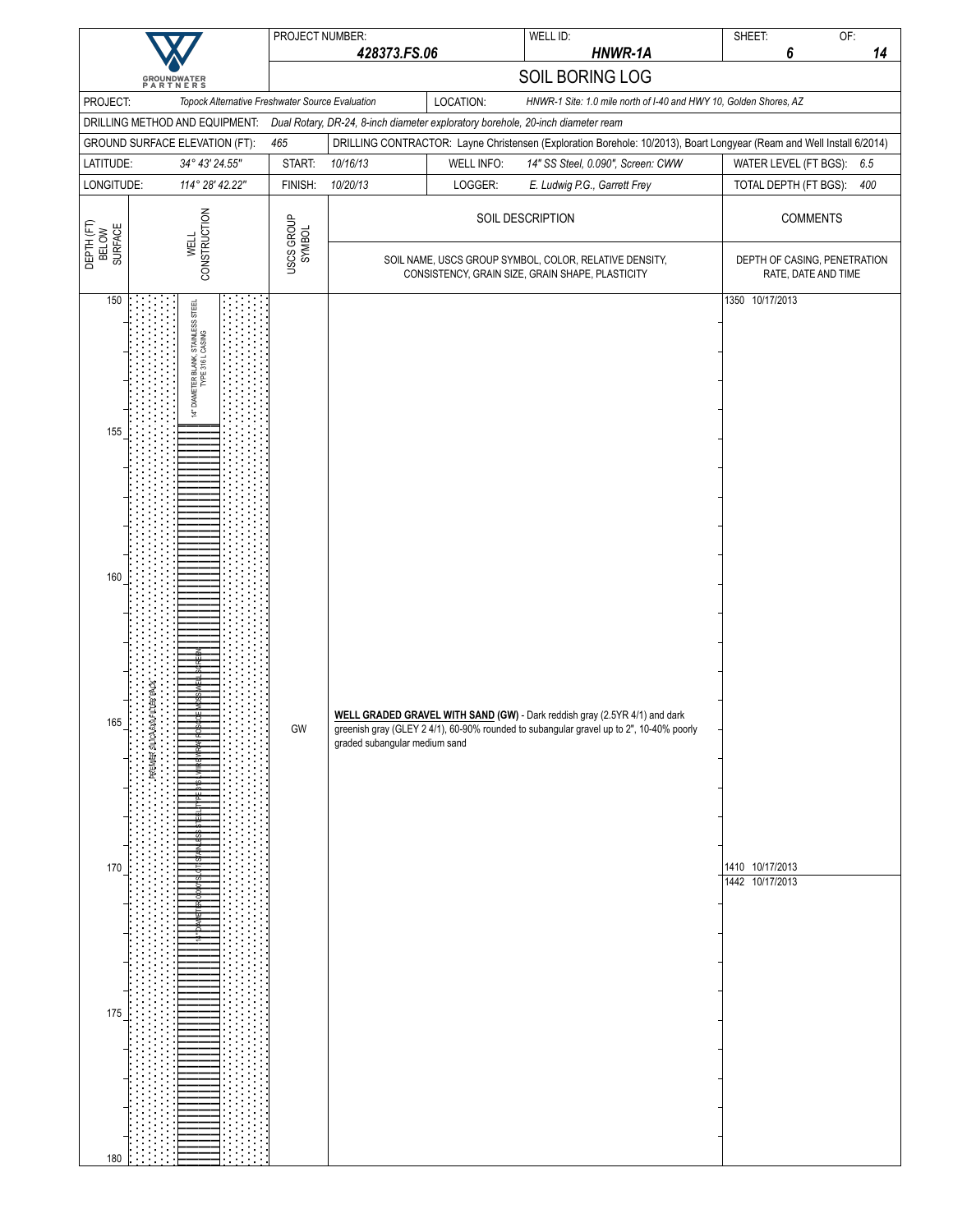|                                               |                                                                                         | PROJECT NUMBER:      |                               |                              | WELL ID:                                                                                                                                                              | SHEET:<br>OF:                                                                                                         |
|-----------------------------------------------|-----------------------------------------------------------------------------------------|----------------------|-------------------------------|------------------------------|-----------------------------------------------------------------------------------------------------------------------------------------------------------------------|-----------------------------------------------------------------------------------------------------------------------|
|                                               |                                                                                         |                      | 428373.FS.06                  |                              | HNWR-1A                                                                                                                                                               | 14<br>7                                                                                                               |
|                                               | <b>GROUNDWATER</b><br>PARTNERS                                                          |                      |                               |                              | SOIL BORING LOG                                                                                                                                                       |                                                                                                                       |
| PROJECT:                                      | Topock Alternative Freshwater Source Evaluation                                         |                      |                               | LOCATION:                    | HNWR-1 Site: 1.0 mile north of I-40 and HWY 10, Golden Shores, AZ                                                                                                     |                                                                                                                       |
|                                               | DRILLING METHOD AND EQUIPMENT:                                                          |                      |                               |                              | Dual Rotary, DR-24, 8-inch diameter exploratory borehole, 20-inch diameter ream                                                                                       |                                                                                                                       |
|                                               | GROUND SURFACE ELEVATION (FT):                                                          | 465                  |                               |                              |                                                                                                                                                                       | DRILLING CONTRACTOR: Layne Christensen (Exploration Borehole: 10/2013), Boart Longyear (Ream and Well Install 6/2014) |
| LATITUDE:<br>LONGITUDE:                       | 34° 43' 24.55"<br>114° 28' 42.22"                                                       | START:<br>FINISH:    | 10/16/13<br>10/20/13          | <b>WELL INFO:</b><br>LOGGER: | 14" SS Steel, 0.090", Screen: CWW<br>E. Ludwig P.G., Garrett Frey                                                                                                     | WATER LEVEL (FT BGS):<br>6.5<br>TOTAL DEPTH (FT BGS):<br>400                                                          |
|                                               |                                                                                         |                      |                               |                              |                                                                                                                                                                       |                                                                                                                       |
| DEPTH (FT)<br>BELOW<br>SURFACE                | CONSTRUCTION<br><b>WELL</b>                                                             | USCS GROUP<br>SYMBOL |                               |                              | SOIL DESCRIPTION                                                                                                                                                      | <b>COMMENTS</b>                                                                                                       |
|                                               |                                                                                         |                      |                               |                              | SOIL NAME, USCS GROUP SYMBOL, COLOR, RELATIVE DENSITY,<br>CONSISTENCY, GRAIN SIZE, GRAIN SHAPE, PLASTICITY                                                            | DEPTH OF CASING, PENETRATION<br>RATE, DATE AND TIME                                                                   |
| 180<br>185<br>190<br>195<br>200<br>205<br>210 | PREMIER SILICA 6X9 FILTER PACK<br>14" DIAMETER BLANK, STAINLESS STEEL TYPE 316 L CASING | GW                   | graded subangular medium sand |                              | WELL GRADED GRAVEL WITH SAND (GW) - Dark reddish gray (2.5YR 4/1) and dark<br>greenish gray (GLEY 2 4/1), 60-90% rounded to subangular gravel up to 2", 10-40% poorly | 1457 10/17/2013<br>1537 10/17/2013<br>1545 10/17/2013<br>0818 10/18/2013                                              |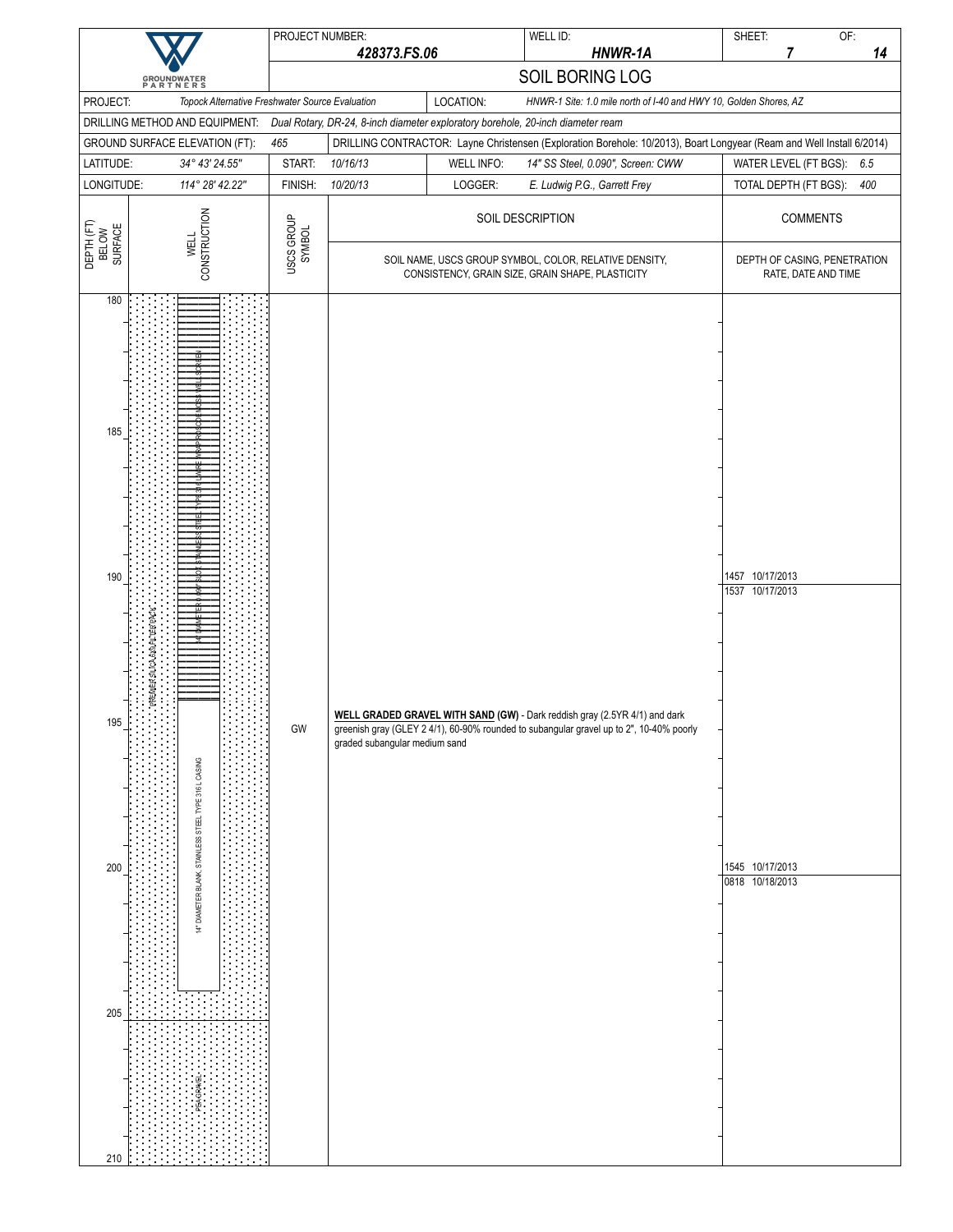| 428373.FS.06<br><b>GROUNDWATER</b><br>PARTNERS<br>LOCATION:<br>PROJECT:<br>Topock Alternative Freshwater Source Evaluation<br>DRILLING METHOD AND EQUIPMENT:<br>Dual Rotary, DR-24, 8-inch diameter exploratory borehole, 20-inch diameter ream<br>465<br>GROUND SURFACE ELEVATION (FT):<br>LATITUDE:<br>START:<br>10/16/13<br><b>WELL INFO:</b><br>34° 43' 24.55"<br>LONGITUDE:<br>114° 28' 42.22"<br>FINISH:<br>10/20/13<br>LOGGER:<br>CONSTRUCTION<br>USCS GROUP<br>SYMBOL<br>DEPTH (FT)<br>BELOW<br>SURFACE<br><b>WELL</b><br>210<br>215 | HNWR-1A<br>SOIL BORING LOG<br>HNWR-1 Site: 1.0 mile north of I-40 and HWY 10, Golden Shores, AZ<br>DRILLING CONTRACTOR: Layne Christensen (Exploration Borehole: 10/2013), Boart Longyear (Ream and Well Install 6/2014)<br>14" SS Steel, 0.090", Screen: CWW<br>E. Ludwig P.G., Garrett Frey<br>SOIL DESCRIPTION<br>SOIL NAME, USCS GROUP SYMBOL, COLOR, RELATIVE DENSITY,<br>CONSISTENCY, GRAIN SIZE, GRAIN SHAPE, PLASTICITY | 8<br>14<br>WATER LEVEL (FT BGS): 6.5<br>TOTAL DEPTH (FT BGS):<br>400<br><b>COMMENTS</b><br>DEPTH OF CASING, PENETRATION<br>RATE, DATE AND TIME |
|----------------------------------------------------------------------------------------------------------------------------------------------------------------------------------------------------------------------------------------------------------------------------------------------------------------------------------------------------------------------------------------------------------------------------------------------------------------------------------------------------------------------------------------------|---------------------------------------------------------------------------------------------------------------------------------------------------------------------------------------------------------------------------------------------------------------------------------------------------------------------------------------------------------------------------------------------------------------------------------|------------------------------------------------------------------------------------------------------------------------------------------------|
|                                                                                                                                                                                                                                                                                                                                                                                                                                                                                                                                              |                                                                                                                                                                                                                                                                                                                                                                                                                                 |                                                                                                                                                |
|                                                                                                                                                                                                                                                                                                                                                                                                                                                                                                                                              |                                                                                                                                                                                                                                                                                                                                                                                                                                 |                                                                                                                                                |
|                                                                                                                                                                                                                                                                                                                                                                                                                                                                                                                                              |                                                                                                                                                                                                                                                                                                                                                                                                                                 |                                                                                                                                                |
|                                                                                                                                                                                                                                                                                                                                                                                                                                                                                                                                              |                                                                                                                                                                                                                                                                                                                                                                                                                                 |                                                                                                                                                |
|                                                                                                                                                                                                                                                                                                                                                                                                                                                                                                                                              |                                                                                                                                                                                                                                                                                                                                                                                                                                 |                                                                                                                                                |
|                                                                                                                                                                                                                                                                                                                                                                                                                                                                                                                                              |                                                                                                                                                                                                                                                                                                                                                                                                                                 |                                                                                                                                                |
|                                                                                                                                                                                                                                                                                                                                                                                                                                                                                                                                              |                                                                                                                                                                                                                                                                                                                                                                                                                                 |                                                                                                                                                |
|                                                                                                                                                                                                                                                                                                                                                                                                                                                                                                                                              |                                                                                                                                                                                                                                                                                                                                                                                                                                 |                                                                                                                                                |
|                                                                                                                                                                                                                                                                                                                                                                                                                                                                                                                                              |                                                                                                                                                                                                                                                                                                                                                                                                                                 |                                                                                                                                                |
| 220<br>WELL GRADED GRAVEL WITH SAND (GW) - Dark reddish gray (2.5YR 4/1) and dark<br>225<br>GW<br>greenish gray (GLEY 2 4/1), 60-90% rounded to subangular gravel up to 2", 10-40% poorly<br>graded subangular medium sand<br>230<br>235<br>240                                                                                                                                                                                                                                                                                              |                                                                                                                                                                                                                                                                                                                                                                                                                                 | 0834 10/18/2013<br>0900 10/18/2013                                                                                                             |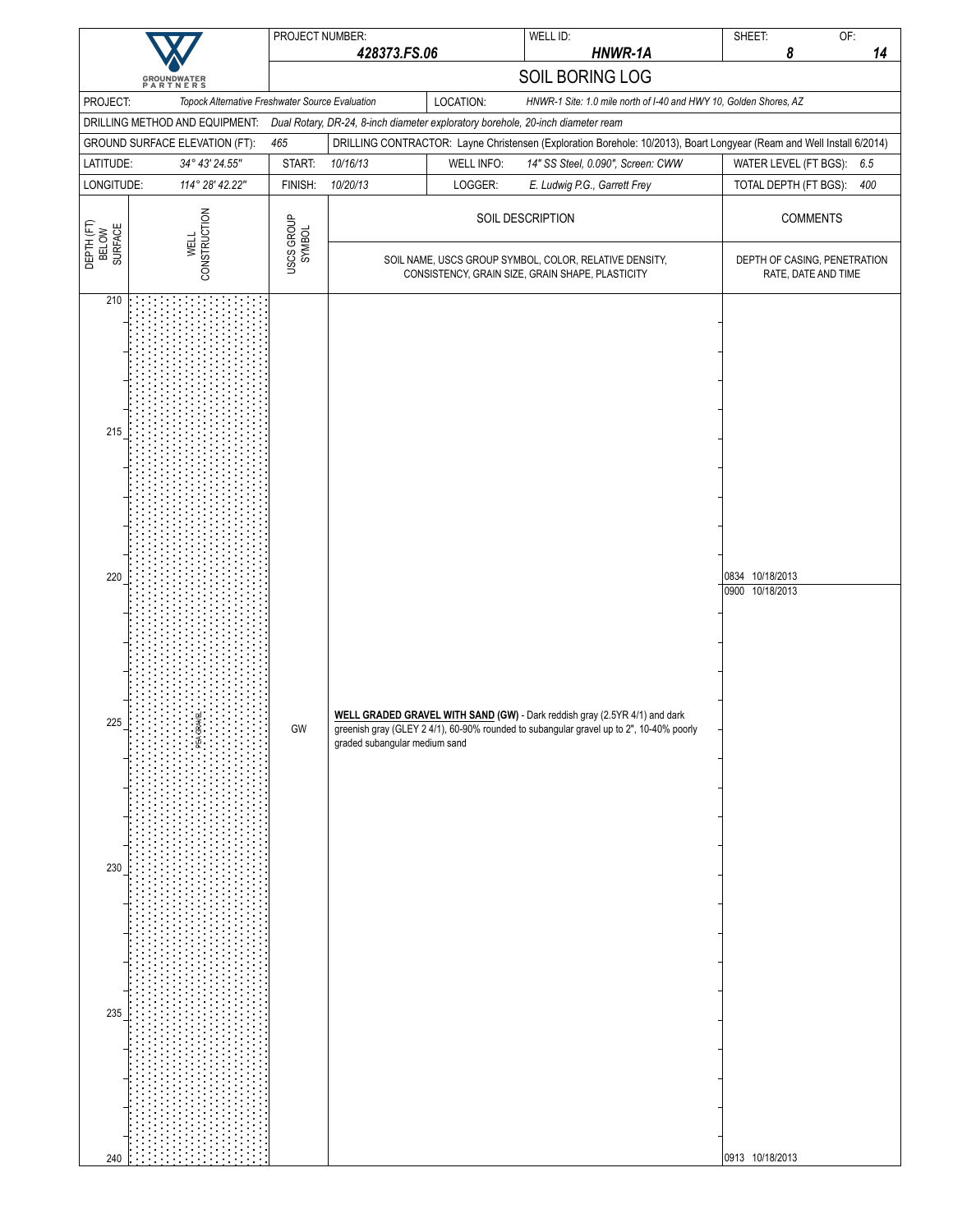|                                |                                                                  | PROJECT NUMBER:      |                               |                   | WELL ID:                                                                                                                                                                                                 | SHEET:                             | OF:                          |
|--------------------------------|------------------------------------------------------------------|----------------------|-------------------------------|-------------------|----------------------------------------------------------------------------------------------------------------------------------------------------------------------------------------------------------|------------------------------------|------------------------------|
|                                |                                                                  |                      | 428373.FS.06                  |                   | HNWR-1A                                                                                                                                                                                                  | 9                                  | 14                           |
|                                | <b>GROUNDWATER</b><br>PARTNERS                                   |                      |                               |                   | SOIL BORING LOG                                                                                                                                                                                          |                                    |                              |
| PROJECT:                       | Topock Alternative Freshwater Source Evaluation                  |                      |                               | LOCATION:         | HNWR-1 Site: 1.0 mile north of I-40 and HWY 10, Golden Shores, AZ                                                                                                                                        |                                    |                              |
|                                | DRILLING METHOD AND EQUIPMENT:<br>GROUND SURFACE ELEVATION (FT): | 465                  |                               |                   | Dual Rotary, DR-24, 8-inch diameter exploratory borehole, 20-inch diameter ream<br>DRILLING CONTRACTOR: Layne Christensen (Exploration Borehole: 10/2013), Boart Longyear (Ream and Well Install 6/2014) |                                    |                              |
| LATITUDE:                      | 34° 43' 24.55"                                                   | START:               | 10/16/13                      | <b>WELL INFO:</b> | 14" SS Steel, 0.090", Screen: CWW                                                                                                                                                                        | WATER LEVEL (FT BGS):              | 6.5                          |
| LONGITUDE:                     | 114° 28' 42.22"                                                  | FINISH:              | 10/20/13                      | LOGGER:           | E. Ludwig P.G., Garrett Frey                                                                                                                                                                             | TOTAL DEPTH (FT BGS):              | 400                          |
|                                |                                                                  |                      |                               |                   | SOIL DESCRIPTION                                                                                                                                                                                         |                                    | <b>COMMENTS</b>              |
| DEPTH (FT)<br>BELOW<br>SURFACE | CONSTRUCTION<br><b>WELL</b>                                      | USCS GROUP<br>SYMBOL |                               |                   | SOIL NAME, USCS GROUP SYMBOL, COLOR, RELATIVE DENSITY,                                                                                                                                                   |                                    | DEPTH OF CASING, PENETRATION |
| 240                            |                                                                  |                      |                               |                   | CONSISTENCY, GRAIN SIZE, GRAIN SHAPE, PLASTICITY                                                                                                                                                         | 0943 10/18/2013                    | RATE, DATE AND TIME          |
| 245<br>250                     |                                                                  |                      |                               |                   |                                                                                                                                                                                                          |                                    |                              |
| 255                            |                                                                  | GW                   | graded subangular medium sand |                   | WELL GRADED GRAVEL WITH SAND (GW) - Dark reddish gray (2.5YR 4/1) and dark<br>greenish gray (GLEY 2 4/1), 60-90% rounded to subangular gravel up to 2", 10-40% poorly                                    | 0950 10/18/2013<br>1328 10/18/2013 |                              |
| 260                            |                                                                  |                      |                               |                   |                                                                                                                                                                                                          | 1337 10/18/2013<br>1453 10/18/2013 |                              |
| 265<br>270                     |                                                                  |                      |                               |                   |                                                                                                                                                                                                          |                                    |                              |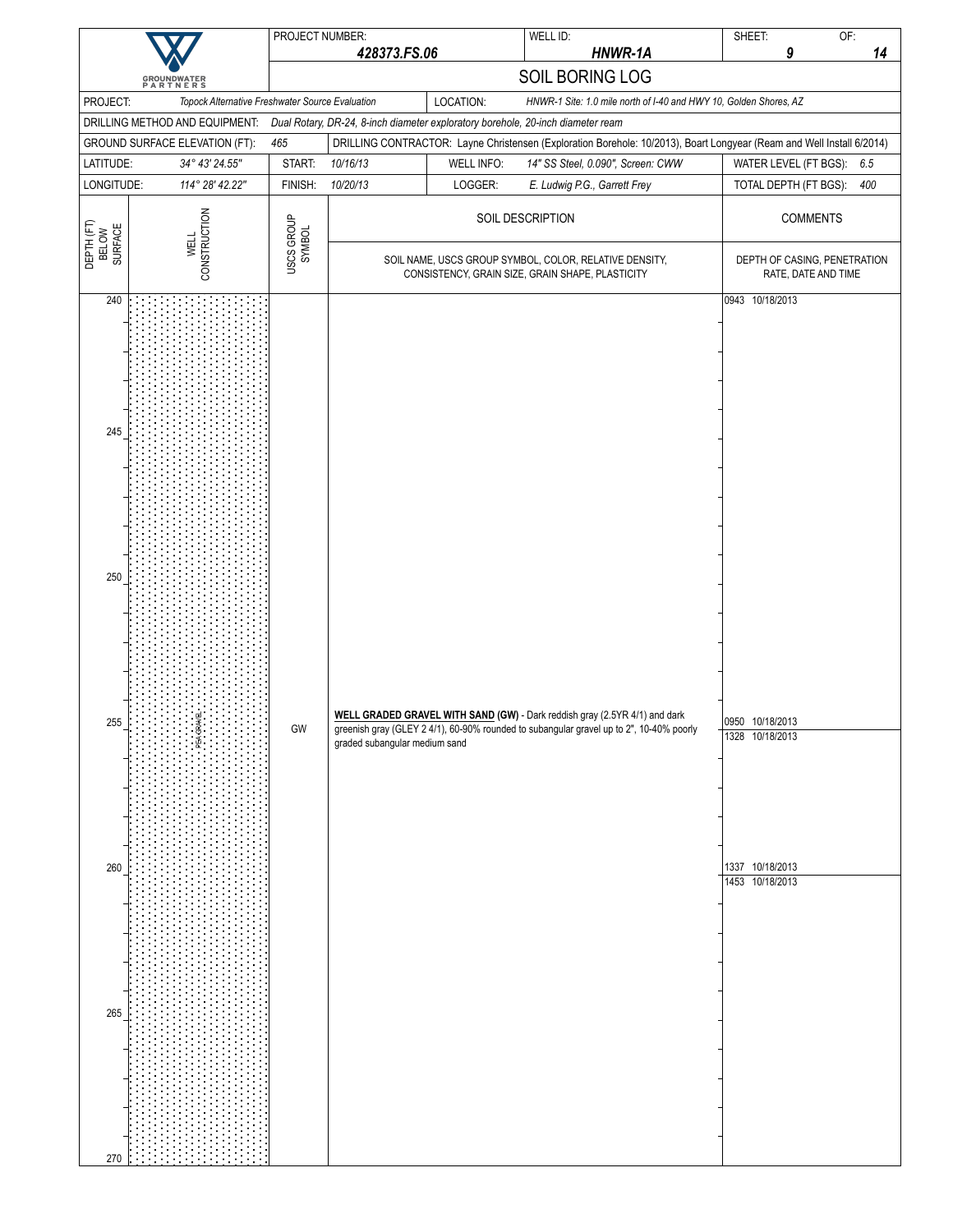|                                               |                                                  | PROJECT NUMBER:      |                               |                   | WELL ID:                                                                                                                                                              | SHEET:<br>OF:                                                                                                                                  |     |
|-----------------------------------------------|--------------------------------------------------|----------------------|-------------------------------|-------------------|-----------------------------------------------------------------------------------------------------------------------------------------------------------------------|------------------------------------------------------------------------------------------------------------------------------------------------|-----|
|                                               |                                                  |                      | 428373.FS.06                  |                   | HNWR-1A                                                                                                                                                               | 10                                                                                                                                             | 14  |
|                                               | <b>GROUNDWATER</b><br>PARTNERS                   |                      |                               |                   | SOIL BORING LOG                                                                                                                                                       |                                                                                                                                                |     |
| PROJECT:                                      | Topock Alternative Freshwater Source Evaluation  |                      |                               | LOCATION:         | HNWR-1 Site: 1.0 mile north of I-40 and HWY 10, Golden Shores, AZ                                                                                                     |                                                                                                                                                |     |
|                                               | DRILLING METHOD AND EQUIPMENT:                   |                      |                               |                   | Dual Rotary, DR-24, 8-inch diameter exploratory borehole, 20-inch diameter ream                                                                                       |                                                                                                                                                |     |
| LATITUDE:                                     | GROUND SURFACE ELEVATION (FT):<br>34° 43' 24.55" | 465<br>START:        | 10/16/13                      | <b>WELL INFO:</b> | 14" SS Steel, 0.090", Screen: CWW                                                                                                                                     | DRILLING CONTRACTOR: Layne Christensen (Exploration Borehole: 10/2013), Boart Longyear (Ream and Well Install 6/2014)<br>WATER LEVEL (FT BGS): | 6.5 |
| LONGITUDE:                                    | 114° 28' 42.22"                                  | FINISH:              | 10/20/13                      | LOGGER:           | E. Ludwig P.G., Garrett Frey                                                                                                                                          | TOTAL DEPTH (FT BGS):                                                                                                                          | 400 |
|                                               |                                                  |                      |                               |                   |                                                                                                                                                                       |                                                                                                                                                |     |
|                                               |                                                  |                      |                               |                   | SOIL DESCRIPTION                                                                                                                                                      | <b>COMMENTS</b>                                                                                                                                |     |
| DEPTH (FT)<br>BELOW<br>SURFACE                | CONSTRUCTION<br><b>WELL</b>                      | USCS GROUP<br>SYMBOL |                               |                   | SOIL NAME, USCS GROUP SYMBOL, COLOR, RELATIVE DENSITY,<br>CONSISTENCY, GRAIN SIZE, GRAIN SHAPE, PLASTICITY                                                            | DEPTH OF CASING, PENETRATION<br>RATE, DATE AND TIME                                                                                            |     |
| 270<br>275<br>280<br>285<br>290<br>295<br>300 |                                                  | GW                   | graded subangular medium sand |                   | WELL GRADED GRAVEL WITH SAND (GW) - Dark reddish gray (2.5YR 4/1) and dark<br>greenish gray (GLEY 2 4/1), 60-90% rounded to subangular gravel up to 2", 10-40% poorly | 1424 10/18/2013<br>1458 10/18/2013<br>Slow penetration rates<br>1523 10/18/2013                                                                |     |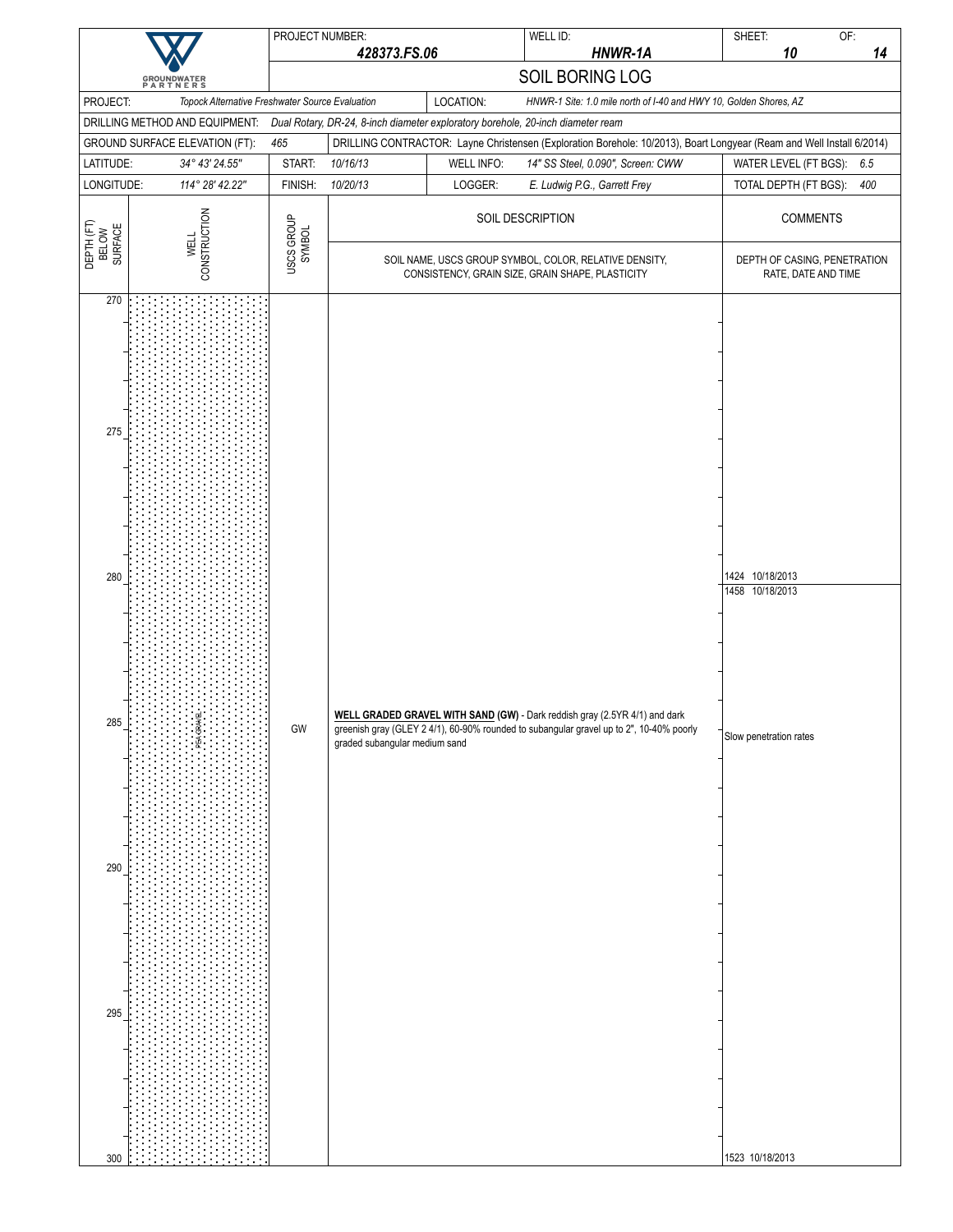|                                                                                               | PROJECT NUMBER:      | 428373.FS.06                  |                   | WELL ID:<br>HNWR-1A                                                                                                                                                   | SHEET:<br>11                                          | OF:<br>14 |
|-----------------------------------------------------------------------------------------------|----------------------|-------------------------------|-------------------|-----------------------------------------------------------------------------------------------------------------------------------------------------------------------|-------------------------------------------------------|-----------|
|                                                                                               |                      |                               |                   | SOIL BORING LOG                                                                                                                                                       |                                                       |           |
| <b>GROUNDWATER</b><br>PARTNERS<br>PROJECT:<br>Topock Alternative Freshwater Source Evaluation |                      |                               | LOCATION:         | HNWR-1 Site: 1.0 mile north of I-40 and HWY 10, Golden Shores, AZ                                                                                                     |                                                       |           |
| DRILLING METHOD AND EQUIPMENT:                                                                |                      |                               |                   | Dual Rotary, DR-24, 8-inch diameter exploratory borehole, 20-inch diameter ream                                                                                       |                                                       |           |
| GROUND SURFACE ELEVATION (FT):                                                                | 465                  |                               |                   | DRILLING CONTRACTOR: Layne Christensen (Exploration Borehole: 10/2013), Boart Longyear (Ream and Well Install 6/2014)                                                 |                                                       |           |
| LATITUDE:<br>34° 43' 24.55"                                                                   | START:               | 10/16/13                      | <b>WELL INFO:</b> | 14" SS Steel, 0.090", Screen: CWW                                                                                                                                     | WATER LEVEL (FT BGS):                                 | 6.5       |
| LONGITUDE:<br>114° 28' 42.22"                                                                 | FINISH:              | 10/20/13                      | LOGGER:           | E. Ludwig P.G., Garrett Frey                                                                                                                                          | TOTAL DEPTH (FT BGS):                                 | 400       |
| CONSTRUCTION<br>DEPTH (FT)<br>BELOW<br>SURFACE<br><b>WELL</b>                                 | USCS GROUP<br>SYMBOL |                               |                   | SOIL DESCRIPTION                                                                                                                                                      | <b>COMMENTS</b>                                       |           |
|                                                                                               |                      |                               |                   | SOIL NAME, USCS GROUP SYMBOL, COLOR, RELATIVE DENSITY,<br>CONSISTENCY, GRAIN SIZE, GRAIN SHAPE, PLASTICITY                                                            | DEPTH OF CASING, PENETRATION<br>RATE, DATE AND TIME   |           |
| 300<br>305<br>310<br>315<br>320<br>325<br>330                                                 | $\mathsf{GW}$        | graded subangular medium sand |                   | WELL GRADED GRAVEL WITH SAND (GW) - Dark reddish gray (2.5YR 4/1) and dark<br>greenish gray (GLEY 2 4/1), 60-90% rounded to subangular gravel up to 2", 10-40% poorly | 1035 10/19/2013<br>1058 10/19/2013<br>1131 10/19/2013 |           |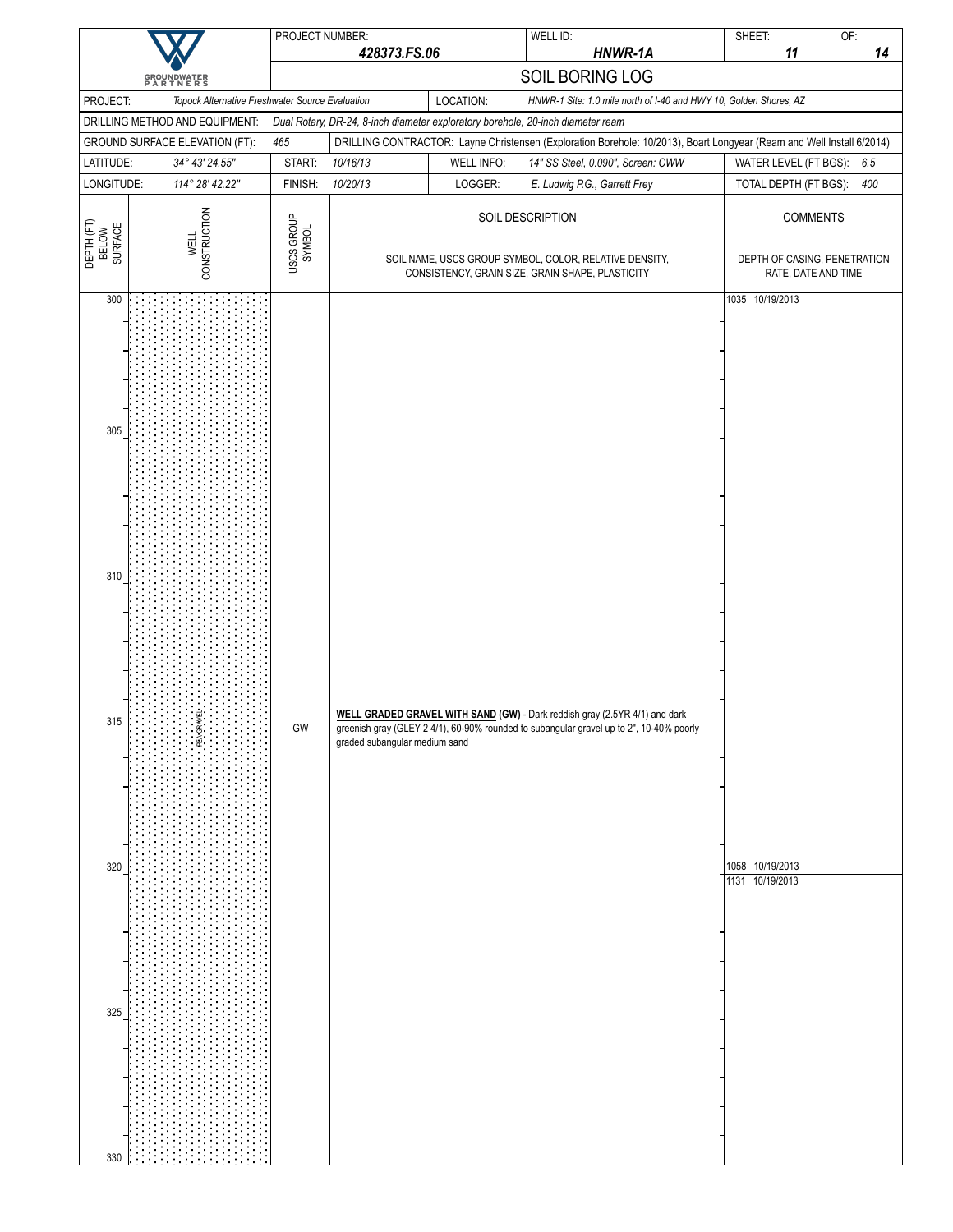|                                               |                                                                            |                      | 428373.FS.06                  |                   | WELL ID:<br>HNWR-1A                                                                                                                                                   | OF:<br>SHEET:<br>12<br>14                                                                                             |
|-----------------------------------------------|----------------------------------------------------------------------------|----------------------|-------------------------------|-------------------|-----------------------------------------------------------------------------------------------------------------------------------------------------------------------|-----------------------------------------------------------------------------------------------------------------------|
|                                               |                                                                            |                      |                               |                   | SOIL BORING LOG                                                                                                                                                       |                                                                                                                       |
| PROJECT:                                      | GROUNDWATER<br>PARTNERS<br>Topock Alternative Freshwater Source Evaluation |                      |                               | LOCATION:         | HNWR-1 Site: 1.0 mile north of I-40 and HWY 10, Golden Shores, AZ                                                                                                     |                                                                                                                       |
|                                               | DRILLING METHOD AND EQUIPMENT:                                             |                      |                               |                   | Dual Rotary, DR-24, 8-inch diameter exploratory borehole, 20-inch diameter ream                                                                                       |                                                                                                                       |
|                                               | GROUND SURFACE ELEVATION (FT):                                             | 465                  |                               |                   |                                                                                                                                                                       | DRILLING CONTRACTOR: Layne Christensen (Exploration Borehole: 10/2013), Boart Longyear (Ream and Well Install 6/2014) |
| LATITUDE:                                     | 34° 43' 24.55"                                                             | START:               | 10/16/13                      | <b>WELL INFO:</b> | 14" SS Steel, 0.090", Screen: CWW                                                                                                                                     | WATER LEVEL (FT BGS):<br>6.5                                                                                          |
| LONGITUDE:                                    | 114° 28' 42.22"                                                            | FINISH:              | 10/20/13                      | LOGGER:           | E. Ludwig P.G., Garrett Frey                                                                                                                                          | 400<br>TOTAL DEPTH (FT BGS):                                                                                          |
| DEPTH (FT)<br>BELOW<br>SURFACE                | CONSTRUCTION                                                               | USCS GROUP<br>SYMBOL |                               |                   | SOIL DESCRIPTION                                                                                                                                                      | <b>COMMENTS</b>                                                                                                       |
|                                               | <b>WELL</b>                                                                |                      |                               |                   | SOIL NAME, USCS GROUP SYMBOL, COLOR, RELATIVE DENSITY,<br>CONSISTENCY, GRAIN SIZE, GRAIN SHAPE, PLASTICITY                                                            | DEPTH OF CASING, PENETRATION<br>RATE, DATE AND TIME                                                                   |
| 330<br>335<br>340<br>345<br>350<br>355<br>360 |                                                                            | $\mathsf{GW}$        | graded subangular medium sand |                   | WELL GRADED GRAVEL WITH SAND (GW) - Dark reddish gray (2.5YR 4/1) and dark<br>greenish gray (GLEY 2 4/1), 60-90% rounded to subangular gravel up to 2", 10-40% poorly | 1151 10/19/2013<br>1234 10/19/2013<br>1243 10/19/2013<br>1720 10/19/2013<br>1730 10/19/2013                           |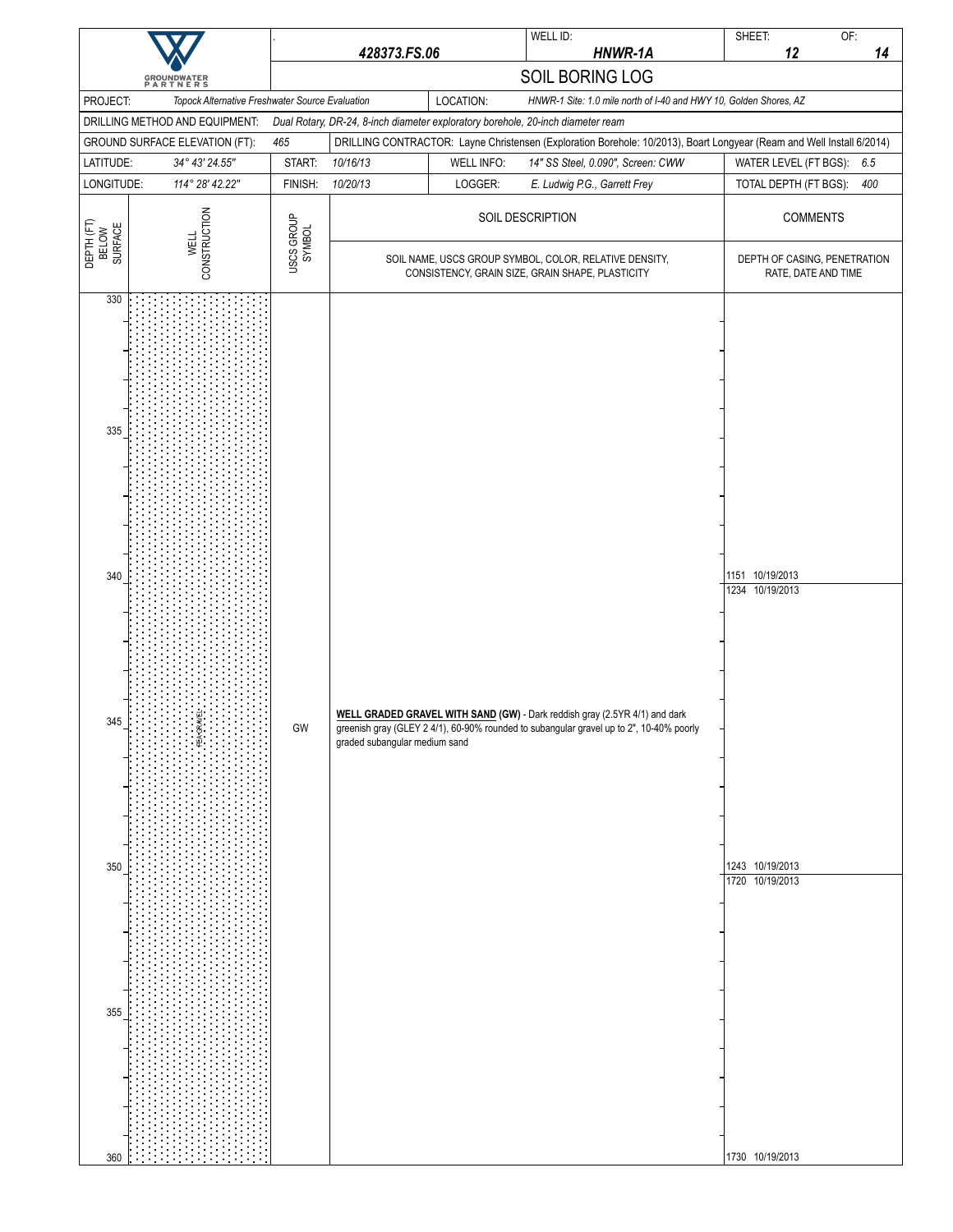| <b>GROUNDWATER</b><br>PARTNERS                |                                                 | 428373.FS.06         |                                                                                                            |                                                                   | WELL ID:<br>HNWR-1A                                                                                                                                                   | SHEET:<br>OF:<br>13<br>14                                                                                             |
|-----------------------------------------------|-------------------------------------------------|----------------------|------------------------------------------------------------------------------------------------------------|-------------------------------------------------------------------|-----------------------------------------------------------------------------------------------------------------------------------------------------------------------|-----------------------------------------------------------------------------------------------------------------------|
|                                               |                                                 |                      |                                                                                                            |                                                                   | SOIL BORING LOG                                                                                                                                                       |                                                                                                                       |
| PROJECT:                                      | Topock Alternative Freshwater Source Evaluation |                      |                                                                                                            | HNWR-1 Site: 1.0 mile north of I-40 and HWY 10, Golden Shores, AZ |                                                                                                                                                                       |                                                                                                                       |
|                                               | DRILLING METHOD AND EQUIPMENT:                  |                      |                                                                                                            | LOCATION:                                                         | Dual Rotary, DR-24, 8-inch diameter exploratory borehole, 20-inch diameter ream                                                                                       |                                                                                                                       |
|                                               | GROUND SURFACE ELEVATION (FT):                  | 465                  |                                                                                                            |                                                                   |                                                                                                                                                                       | DRILLING CONTRACTOR: Layne Christensen (Exploration Borehole: 10/2013), Boart Longyear (Ream and Well Install 6/2014) |
| LATITUDE:                                     | 34° 43' 24.55"                                  | START:               | 10/16/13                                                                                                   | <b>WELL INFO:</b>                                                 | 14" SS Steel, 0.090", Screen: CWW                                                                                                                                     | WATER LEVEL (FT BGS):<br>6.5                                                                                          |
| LONGITUDE:                                    | 114° 28' 42.22"                                 | FINISH:              | 10/20/13                                                                                                   | LOGGER:                                                           | E. Ludwig P.G., Garrett Frey                                                                                                                                          | 400<br>TOTAL DEPTH (FT BGS):                                                                                          |
| DEPTH (FT)<br>BELOW<br>SURFACE                | CONSTRUCTION<br><b>WELL</b>                     | USCS GROUP<br>SYMBOL | SOIL DESCRIPTION                                                                                           |                                                                   |                                                                                                                                                                       | <b>COMMENTS</b>                                                                                                       |
|                                               |                                                 |                      | SOIL NAME, USCS GROUP SYMBOL, COLOR, RELATIVE DENSITY,<br>CONSISTENCY, GRAIN SIZE, GRAIN SHAPE, PLASTICITY |                                                                   |                                                                                                                                                                       | DEPTH OF CASING, PENETRATION<br>RATE, DATE AND TIME                                                                   |
| 360<br>365<br>370<br>375<br>380<br>385<br>390 |                                                 | $\mathsf{GW}$        | graded subangular medium sand                                                                              |                                                                   | WELL GRADED GRAVEL WITH SAND (GW) - Dark reddish gray (2.5YR 4/1) and dark<br>greenish gray (GLEY 2 4/1), 60-90% rounded to subangular gravel up to 2", 10-40% poorly | 0745 10/20/13<br>0815 10/20/2013<br>0920 10/20/2013                                                                   |